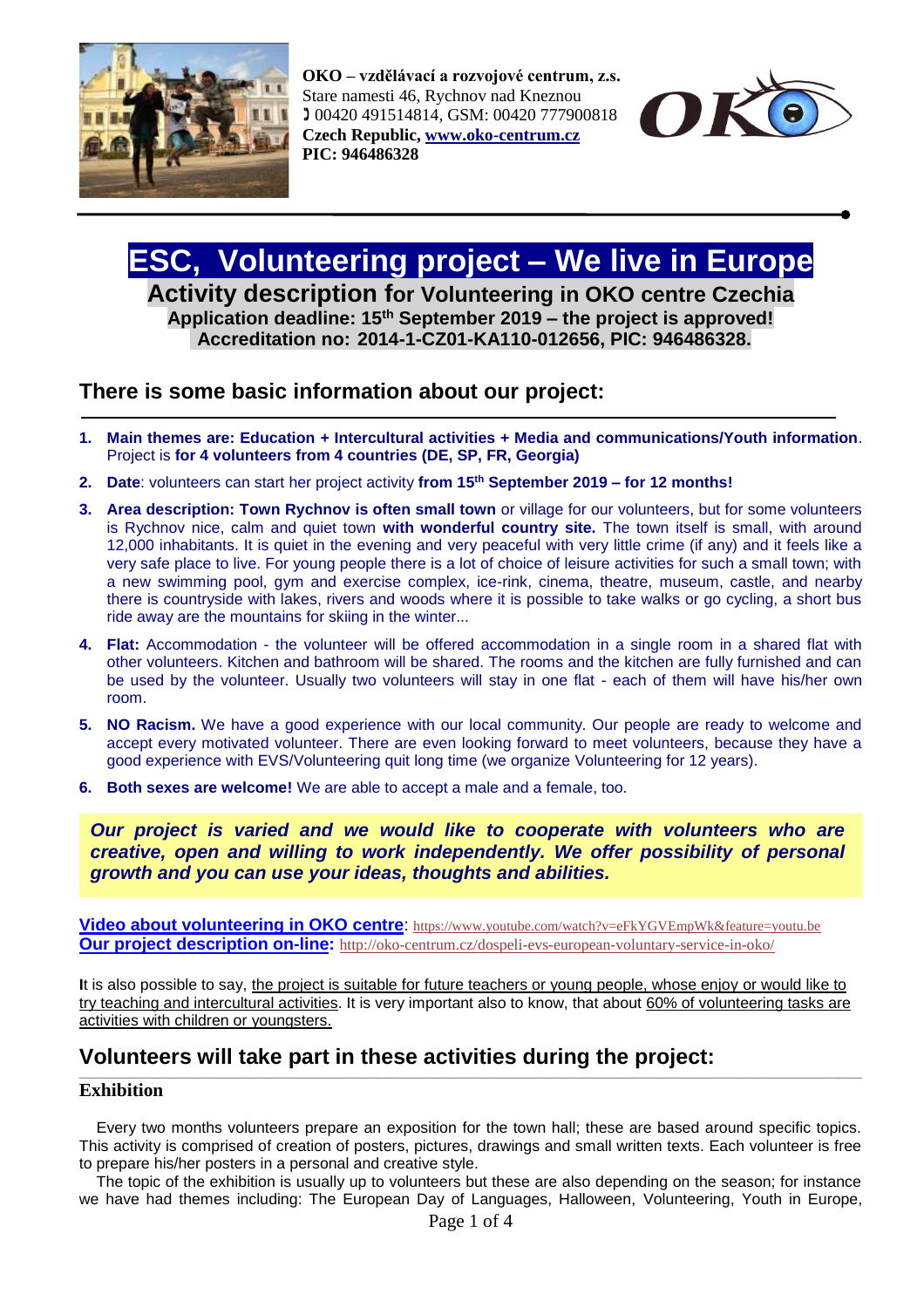ecology and Christmas and Easter traditions. As the exhibition opens the volunteers will take part in open days, presenting the exposition with games and activities for the children's classes coming to visit with their teachers.

Activities take place in the English language, and are connected with the topic of the exhibition: they can be small games, drawings, or speaking tasks to actively engage with the pupils, and challenge them to use their English. Age ranges vary, the youngest groups being around 5-6 years and the oldest around 14-15 years, so it important to be prepared with appropriate activities for their levels of understanding.



#### **Bulletin**

 The volunteers will write a number of "bulletins", a small and informative magazine of four or six pages in A5 format. The bulletin is about different topics, which are usually connected with the exposition's topics or intercultural issues. Volunteers can take pictures; write articles, interviews, reports, and so on, depending on the creativity of the volunteer.

 Sometimes we create 'special editions' for children, with games and short stories (for Christmas, for example). We have it in English, German, French and Spanish. It is not simply a translation of the same articles in different languages as each volunteer is responsible to communicate the cultural traditions of their original language and country, representing and respecting cultural differences also through languages.

#### **Updating web pages (volunteers' blog)**

The volunteers' blog is an opportunity for the volunteers to write about the activities they are currently organizing, share experiences, showcase their achievements and involve more people in the work. It also may include making some advertising, and evaluation of the results of the activities they have already done.

 We use blogger.com to create the sites, the volunteers can also decide on the design and content of their own blogs, use it to keep their participants of their conversation club updated with the topics they are following in classes or publish useful or interesting information from their countries, for example news, articles, music, videos or pictures.

 Each volunteer keeps their own blog in their own language, and these must be updated weekly. There is also a collective volunteering's blog that everyone should contribute to. The aim of the blog is to get in touch with more people, especially youngsters.

#### **English/German/French/Spanish/Russian conversation clubs**

 The conversation clubs are an independent responsibility for each volunteer; it is up to them to tailor the experience for their own participants. It is typical to begin with an introduction of themselves and their country, but then they are free to organize the club as they wish; it could be with informal discussion, games, role play, listening and speaking activities, reading, or topical discussions, e.g. politics, culture, environment, media.

 These clubs will give the individual a lot of experience to work on personal abilities, such as patience, flexibility, confidence, speaking in front of a group etc. English clubs are the most frequent, being 3-4 times a week; Spanish/French/German courses can expect to be 1-2 times per week, and each club lasts between 1/1.5 hours.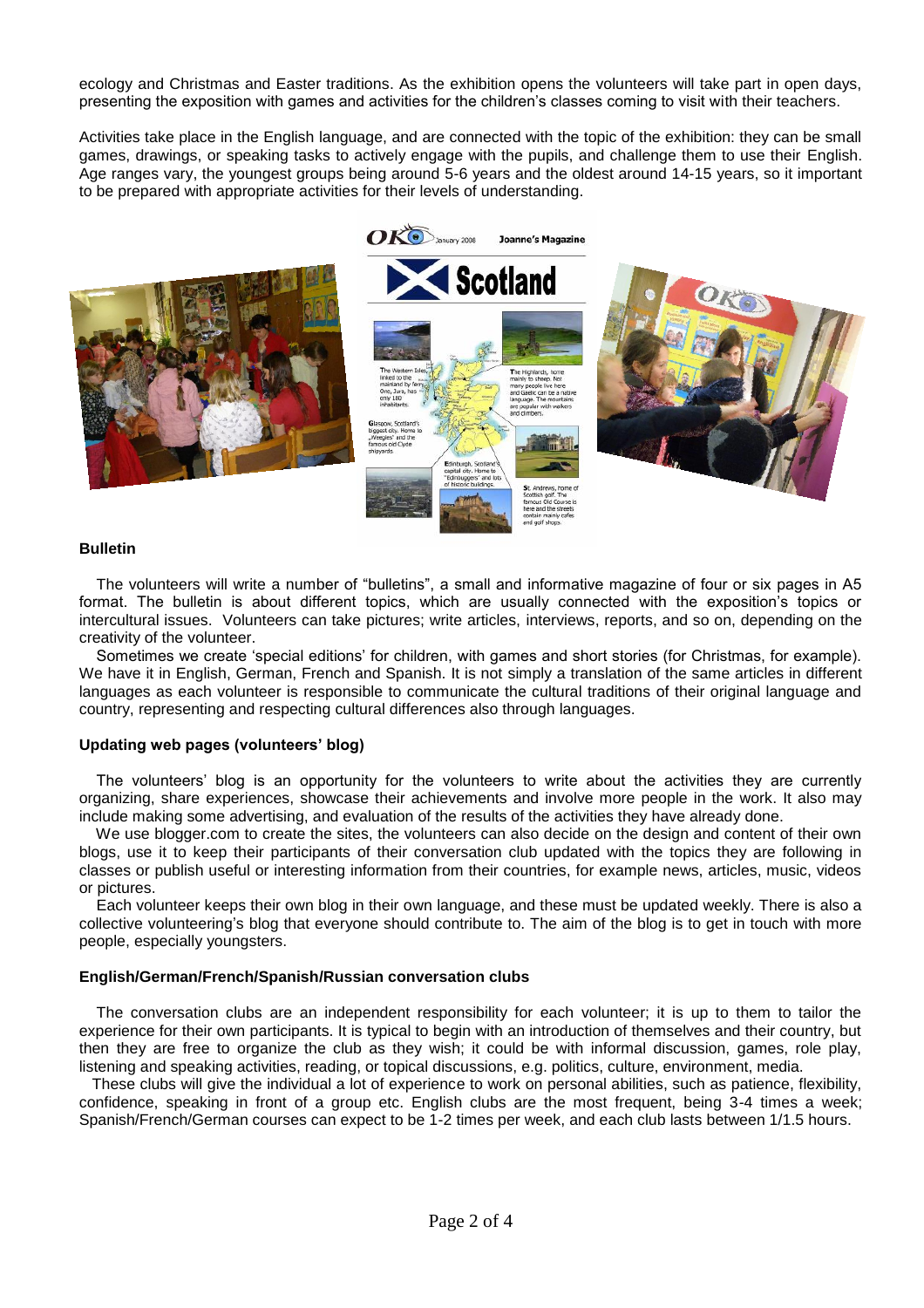#### **Teaching assistance in English/French/German/Spanish/Russian courses**

 OKO is a language school that organizes language courses for children, youngsters and adults. The languages that are taught are English, German, French, Russian and Spanish. The centre has several courses for different levels: beginners, intermediate, advanced and so on.

 There are about 5-8 students in each course, so groups are usually small with a familiar atmosphere. The volunteers will occasionally take part in these lessons and their task is to prepare some activities in order to help encourage the students to get speaking the foreign languages. Usually the teacher will ask the volunteer to prepare for a specific topic (it is also possible that the teacher helps with preparation of the lesson).

 The teacher will usually be the classroom with the volunteer during the lesson, to help and translate when there are some communication problems. The lessons are mostly about informal conversation. The volunteer is usually free to choose the methods (power point presentation, games, questions…).

#### **Interaction with the Public**

 English is Europe's (and the world's!) international language and our aim is to help participants understand how important it is to learn so that we can communicate without learning all 25 official languages in the European Union.



 The volunteers will occasionally prepare open days or presentations for the general public; these projects vary from year to year but have included intercultural events where we present our own countries and traditions, with lessons about Germany, France and Spain; or an educational presentation about the European Voluntary Service; or information days for the unemployed, with advice on interview skills in the English language.

 Volunteers also visit some state secondary schools in Rychnov nad Kneznou or the surrounding area. Meetings are usually with the  $6<sup>th</sup>$ ,  $7<sup>th</sup>$ ,  $8<sup>th</sup>$  or  $9<sup>th</sup>$  class and the pupils are aged between 11 and 14 years old. The task will be to prepare an activity (usually suggested by the teachers) to encourage the students; this will be 2-4 times per year.

#### **Intercultural evening**

 The Intercultural Evening is the biggest event of its kind in the region, and it takes place once a year in Rychnov. The volunteers will give a presentation where they have the opportunity to talk about their native country and share information about their culture with the general public, OKO and its partners. The demonstration is followed by typical food and drink from the different countries (usually prepared by the volunteers) along with informal discussion. It is then up to the volunteers to design the activities for the evening, which could include games or quizzes. The local people will gain an insight into the different cultures in a relaxed and friendly atmosphere.

#### **Actions for children (Bambiriada, Open day)**

The biggest action for children is Bambiriada. It consists of two days, during which all the organizations working with children and youth in the area have the chance to present their work. It is usually held in May, in Rychnov's

town park, but in case of bad weather it is held in the town hall. Each association has a space where they will prepare games or make some handicrafts with children, as they make their way around the event.

#### **Summer camp**

Each year OKO organizes a summer camp for children aged from 9 to 16. The camp is held in the giant mountains during July or August. This is a chance for the children to practice the English skills they have learnt in school in a more relaxed, fun and social environment.

 They will take part in some English lessons prepared by their Czech teachers during the mornings here, but in the afternoon and evening there will be leisure activities. It is up to the volunteers to prepare these activities, and they